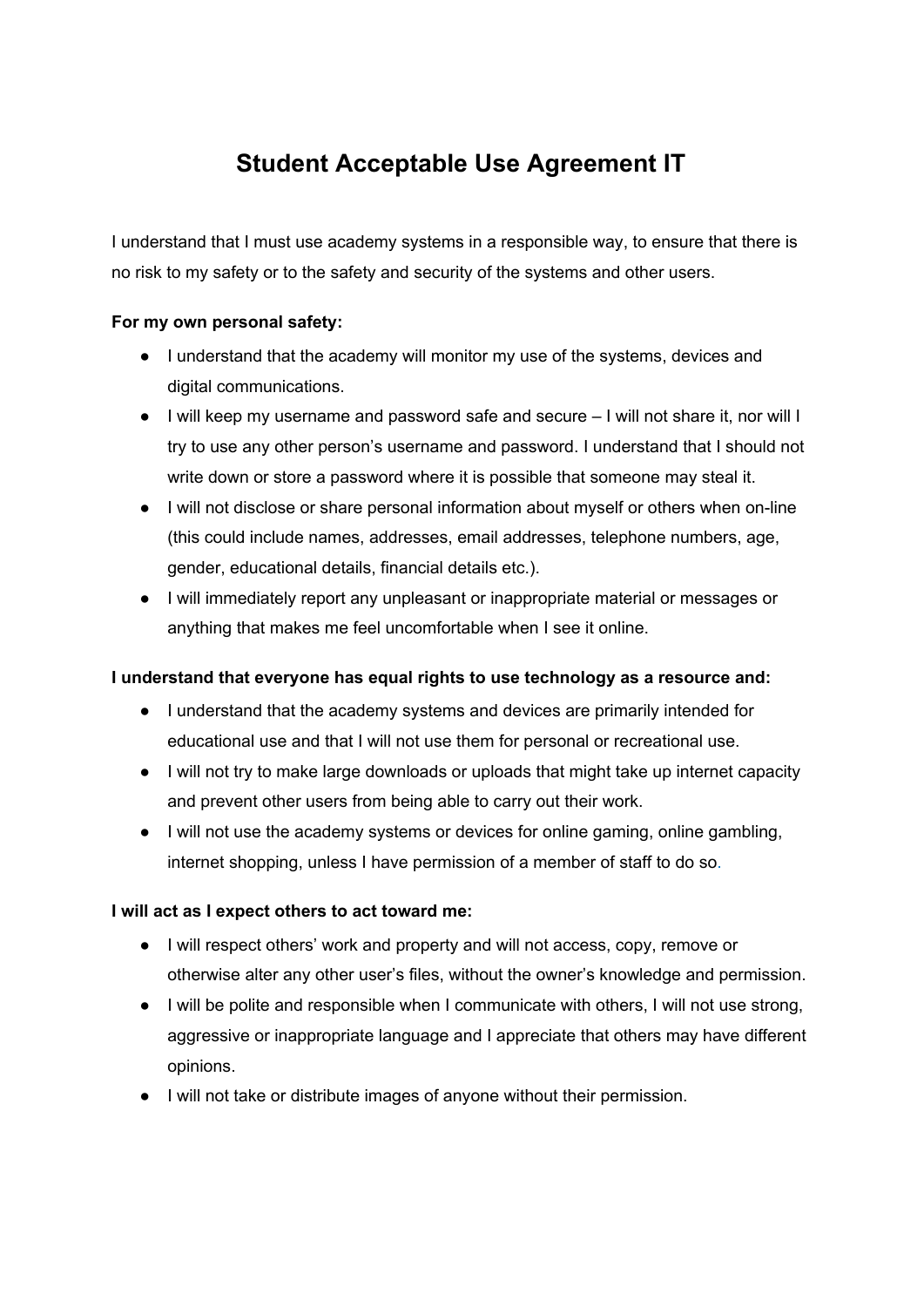**I recognise that the academy has a responsibility to maintain the security and integrity of the technology it offers me and to ensure the smooth running of the academy:**

- I will only use my own personal devices (mobile phones / laptops / tablets etc.) in the Sixth Form designated areas (set out in the BYOD policy). If I do use my own devices in the academy, I will follow the rules set out in this agreement, in the same way as if I was using academy equipment.
- I understand the risks and will not try to upload, download or access any materials which are illegal or inappropriate or may cause harm or distress to others, nor will I try to use any programmes or software that might allow me to bypass the filtering / security systems in place to prevent access to such materials.
- I will immediately report any damage or faults involving equipment or software.
- I will not open any hyperlinks in emails or any attachments to emails, unless I know and trust the person / organisation who sent the email, or if I have any concerns about the validity of the email (due to the risk of the attachment containing viruses or other harmful programmes).

#### **When using the internet for research or recreation, I recognise that:**

- I should ensure that I have permission to use the original work of others in my own work.
- Where work is protected by copyright, I will not try to download copies (including music and videos).
- When I am using the internet to find information, I should take care to check that the information that I access is accurate, as I understand that the work of others may not be truthful and may be a deliberate attempt to mislead me.

## **I understand that I am responsible for my actions, both in and out of academy:**

- I understand that the academy also has the right to take action against me if I am involved in incidents of inappropriate behaviour, that are covered in this agreement, when I am out of the academy and where they involve my membership of the academy community (examples would be cyber-bullying, use of images or personal information).
- I understand that if I fail to comply with this Acceptable Use Policy Agreement, I will be subject to disciplinary action.